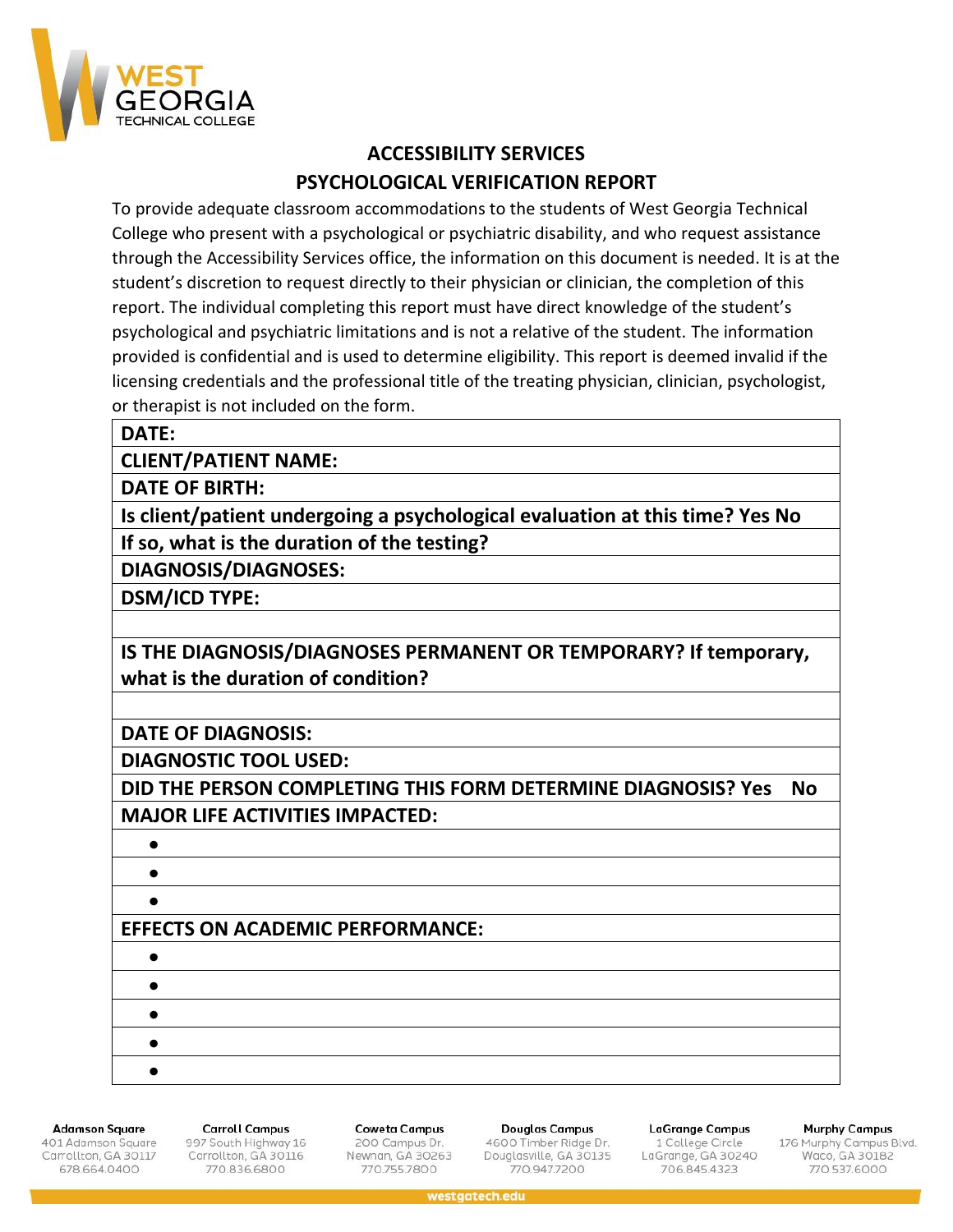

| <b>Patient/Client's Name:</b>                                                    | DOB:                                                                       |
|----------------------------------------------------------------------------------|----------------------------------------------------------------------------|
| LIST OF MAJOR SYMPTOMS CURRENTLY MANIFESTED:                                     |                                                                            |
|                                                                                  |                                                                            |
|                                                                                  |                                                                            |
|                                                                                  |                                                                            |
|                                                                                  |                                                                            |
| PATIENT/CLIENT IS CURRENTLY RECEIVING SERVICES: YES NO                           |                                                                            |
| DATE OF LAST TREATMENT VISIT:                                                    |                                                                            |
| LIST OF MEDICATIONS AND IMPACT ON LEARNING/BEHAVIORS IN THE                      |                                                                            |
| <b>CLASSROOM:</b>                                                                |                                                                            |
|                                                                                  |                                                                            |
|                                                                                  |                                                                            |
|                                                                                  |                                                                            |
|                                                                                  |                                                                            |
|                                                                                  |                                                                            |
| ●                                                                                |                                                                            |
| <b>RECOMMENDED CLASSROOM ACCOMMODATIONS:</b>                                     |                                                                            |
| ●                                                                                |                                                                            |
|                                                                                  |                                                                            |
|                                                                                  |                                                                            |
|                                                                                  |                                                                            |
|                                                                                  |                                                                            |
|                                                                                  |                                                                            |
|                                                                                  |                                                                            |
| <b>Additional comments:</b>                                                      |                                                                            |
|                                                                                  |                                                                            |
| SIGNATURE WITH TITLE OF PROFESSIONAL:                                            |                                                                            |
| <b>DATE OF SIGNATURE:</b>                                                        |                                                                            |
| <b>NAME OF BUSINESS:</b>                                                         |                                                                            |
| <b>ADDRESS:</b>                                                                  |                                                                            |
| <b>PHONE NUMBER:</b>                                                             |                                                                            |
| <b>STATE OF LICENSE:</b>                                                         | <b>LICENSE NUMBER:</b>                                                     |
|                                                                                  | Please include a copy of the business card of the person who completed the |
| report. If the professional who completed the form doesn't have a business card, |                                                                            |

**Adamson Square** 

401 Adamson Square<br>Carrollton, GA 30117 678.664.0400

**Carroll Campus** 997 South Highway 16<br>Carrollton, GA 30116 770.836.6800

**Coweta Campus** 200 Campus Dr.<br>Newnan, GA 30263 770.755.7800

**Douglas Campus** 4600 Timber Ridge Dr.<br>Douglasville, GA 30135 770.947.7200

**LaGrange Campus** 1 College Circle<br>LaGrange, GA 30240 706.845.4323

**Murphy Campus** 

176 Murphy Campus Blvd.<br>Waco, GA 30182<br>770.537.6000

westgatech.edu